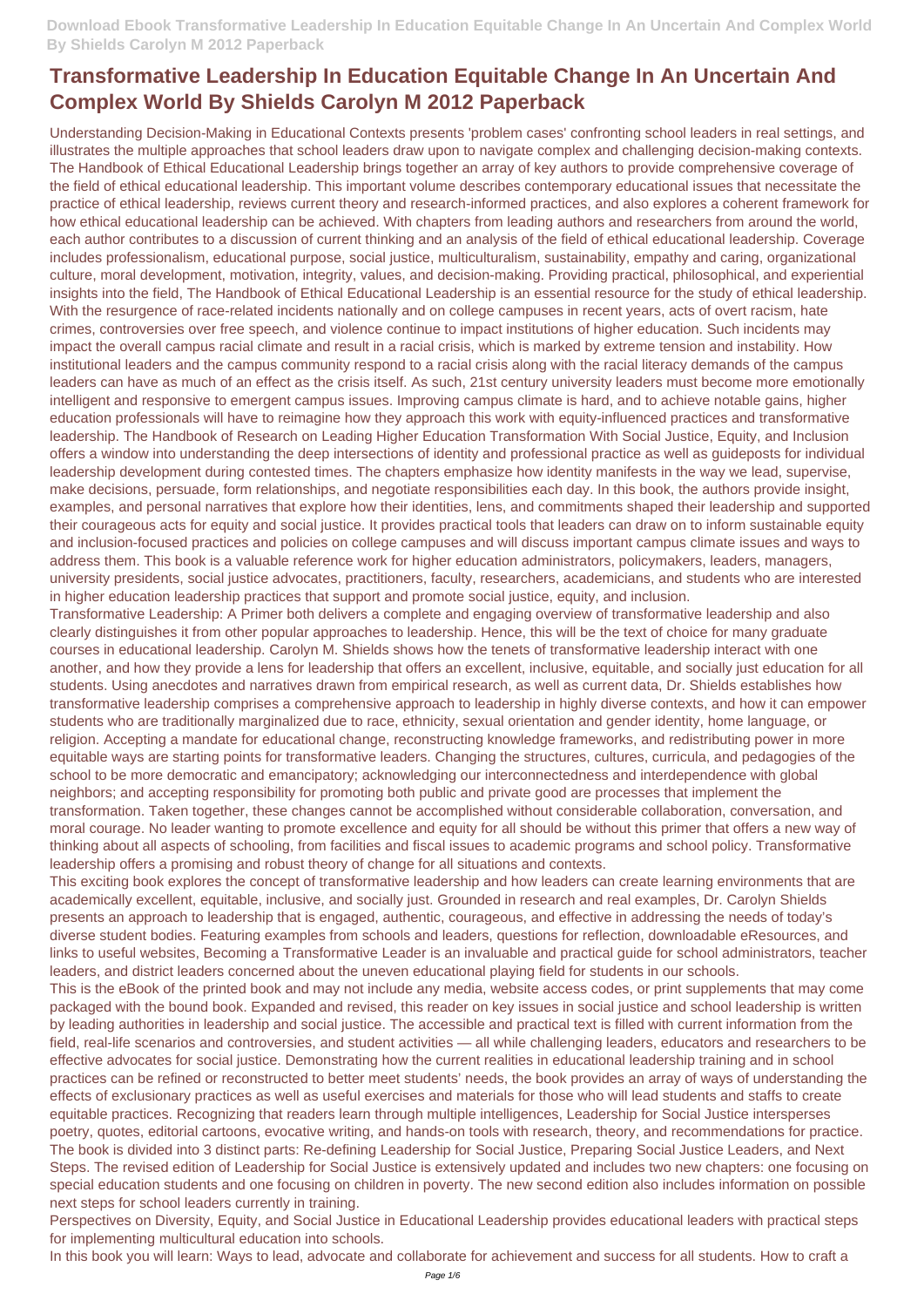vision statement, fine-tune your program focus and enhance the learning process for all students. Steps to determine the amount of time you currently spend in direct and indirect student services and various activities throughout the day and how to work with your administrator to get approval for the proper mix. Details about school counselor competencies and program assessments,helping you evaluate your skills and your programs effectiveness. How to measure program results and promote systemic change within the school system so every student graduates college-and career ready. Ways to analyze your current data, learn what its telling you and act on your schools needs. Methods for demonstrating how students a re different as a result of what you do.

This timely and essential book provides a comprehensive guide for school leaders who desire to engage their school communities in transformative systemic change. Sharon I. Radd, Gretchen Givens Generett, Mark Anthony Gooden, and George Theoharis offer five practices to increase educational equity and eliminate marginalization based on race, disability, socioeconomics, language, gender and sexual identity, and religion. For each dimension of diversity, the authors provide background information for understanding the current realities in schools and beyond, and they suggest "disruptive practices" to replace the status quo in order to achieve full inclusion and educational excellence for every child. Assuming that leadership to create equity is a unique practice, the book offers \* Clear explanations of foundational terms and concepts, such as equity, systemic inequity, paradigms and cognitive dissonance, and privilege; \* Specific recommendations for how to build support and sustainability by engaging colleagues and other stakeholders in constructive dialogues with multiple perspectives; \* Detailed descriptions of routines and roles for building effective equity-leadership teams; \* Guidelines and tools for performing an equity audit, including environmental scans; \* A change framework to skillfully transform your system; and \* Reflection activities for self-discovery, understanding, and personal and professional growth. A call to action that is both passionate and practical, Five Practices for Equity-Focused School Leadership is an indispensable roadmap for educators undertaking the journey toward an education system that acknowledges and advances the worth and potential of all students.

Culturally Responsive School Leadership focuses on how school leaders can effectively serve minoritized students—those who have been historically marginalized in school and society. The book demonstrates how leaders can engage students, parents, teachers, and communities in ways that positively impact learning by honoring indigenous heritages and local cultural practices. Muhammad Khalifa explores three basic premises. First, that a full-fledged and nuanced understanding of "cultural responsiveness" is essential to successful school leadership. Second, that cultural responsiveness will not flourish and succeed in schools without sustained efforts by school leaders to define and promote it. Finally, that culturally responsive school leadership comprises a number of crucial leadership behaviors, which include critical self-reflection; the development of culturally responsive teachers; the promotion of inclusive, anti-oppressive school environments; and engagement with students' indigenous community contexts. Based on an ethnography of a school principal who exemplifies the practices and behaviors of culturally responsive school leadership, the book provides educators with pedagogy and strategies for immediate implementation. A practical, step-by-step guide to leading change efforts for sustainable results Leading Change Step-by-Step offers a comprehensive and tactical guide for change leaders. Spiro's approach has been field-tested for more than a decade and proven effective in a wide variety of public sector organizations including K-12 schools, universities, international agencies and non-profits. The book is filled with proven tactics for implementing change successfully, with helpful tools to put change efforts into practice (including forms, rubrics, and helpful questions to ask). Also included are success stories that show how this approach has been used effectively in 22 states and internationally. The tools reveal how the leader analyzes situations, identifies the groups needed to get desired results, and works with them effectively to do so. Includes engaging self-analyses for leaders to inform their leadership when putting in place a change initiative Jody Spiro is an experienced leader of systems change for public, nonprofit, and private sector organizations Offers information on assessing a situation, engaging stakeholders, planning "early wins," minimizing resistance, building a supportive culture and much more This important resource shows how to translate a vision of a

At the heart of the effort to enact and scale up successful school reforms is the need for more robust links between research and practice. One promising approach is design development, a methodology widely used in other fields and only recently adapted to education, which offers a disciplined process for identifying practical problems, assessing evidence of outcomes, accounting for variability in implementation and results, and establishing a foundation for broader understanding of the problem and proposed solutions. This exciting new book provides a practical guide for education leaders who are seeking to address issues of equity in their schools and want to pursue this approach. The book provides a step-by-step description of the process, augmented by case studies of four education leaders: Christine, a middle school principal who is concerned with the volume of disciplinary referrals in her school; Michelle, an elementary school principal who wants to address achievement gaps; Eric, an assistant superintendent who wants to improve the quality of principals' instructional feedback to teachers; and Nora, a high school principal who is concerned about the use of racial and homophobic slurs in the hallways. The book follows each of these leaders as they formulate and refine interventions to address these problems. Design-Based School Improvement also includes a series of "excursions into theory" that discuss the research basis for design-based improvement. The author—a leading thinker about policy implementation and school reform—shows a profound appreciation for the complexity of work in schools and the deep and sustained thinking entailed in undertaking productive change. By bringing theory to life and putting it in the hands of skilled practitioners, this book promises to become an invaluable resource for education leaders seeking to solve problems of equity and social justice in schools. The rapid growth of diversity within U.S. schooling and the heightened attention to the lack of equity in student achievement, school completion, and postsecondary attendance has made equity and diversity two of the principle issues in education, educational leadership, and educational leadership research. The Handbook of Research on Educational Leadership for Equity and Diversity is the first research-based handbook that comprehensively addresses the broad diversity in U.S. schools by race, ethnicity, culture, language, gender, disability, sexual identity, and class. The Handbook both highly values the critically important strengths and assets that diversity brings to the United States and its schools, yet at the same time candidly critiques the destructive deficit thinking, biases, and prejudices that undermine school success for many groups of students. Well-known chapter authors explore diversity and related inequities in schools and the achievement problems these issues present to school leaders. Each chapter reviews theoretical and empirical evidence of these inequities and provides research-based recommendations for practice and for future research. Celebrating the broad diversity in U.S. schools, the Handbook of Research on Educational Leadership for Equity and Diversity critiques the inequities connected to that diversity, and provides evidencebased practices to promote student success for all children.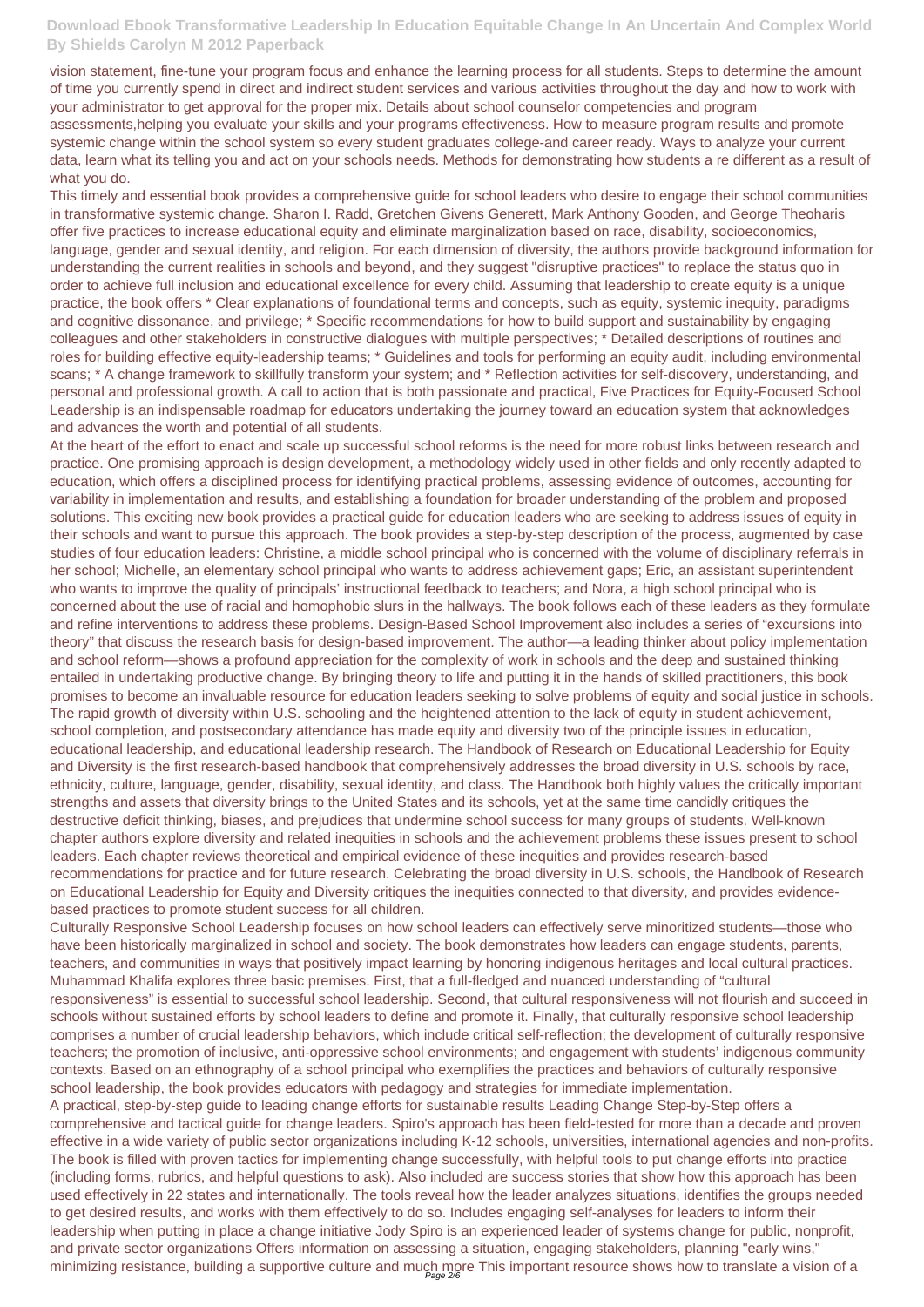sustainable educational reform into a series of coordinated action steps.

Enhance your capacity for antiracist leadership! The COVID 19 pandemic has illuminated deep-seated structural inequities in our schools and across society. More than ever, education leaders are being challenged to take action to disrupt the institutional racism that undergirds many of our longstanding policies and practices. Our students are challenging us to step up and be antiracists who commit to the uncompromising belief all children can learn and deserve an exceptional education. Based on 10 years of work leading the Institute for Courageous Principal Leadership, this book guides leaders to expanding their racial consciousness through self-reflection and provides the tools they need to counter implicit bias and respond to resistance. Grounded in research, but written in practitioner-friendly language, this book: • Focuses on systemic leadership and institutional failures as the source of predictable student outcomes • Leverages research and theory to create a process for principals to build racially equitable practices • Navigates the politics of leadership without compromising student achievement The practical lessons and strategies in this book will equip you with the skills to implement the leadership and actions that must be taken to confront the reality of systemic racism in education and transform schools into learning environments with a student-centered commitment to high achievement for every learner.

Successful educational leaders develop people, processes, culture, and structures in their schools. Creating Capacity for Learning and Equity in Schools provides a comprehensive guide for aspiring and practicing leaders to strengthen their capacity to create high levels of learning and equity. Chapters explore key theories and research, provide resources for developing personal and organizational leadership capacity, and guide leaders through a reflective process to help them link theory and practice. Hooper and Bernhardt's model for excellence and equity provides a pathway for educators to create and sustain learning communities in schools. Exploring three leadership approaches—Instructional, Adaptive, and Transformational—this textbook prepares and develops leaders to engage school communities through effective instructional leadership, data-informed decision-making, and a vision for learning and equity for all. Special Features: Theory to Practice (T2P) Framework—A series of structured exercises help readers review and reflect on existing organizational practices and develop new action plans. Case Studies—Encourage individual reflection and collective discussion on key leadership scenarios. Examples in Action—Challenge readers to analyze new connections and leadership processes. A companion website—Includes additional resources and tools for instructors to facilitate activities in the classroom.

Framed by real stories and grounded in research, the second edition of Transformative Leadership in Education presents an alternative approach to leadership that is engaged, active, and courageous. Noted scholar Carolyn M. Shields explores the concept of transformative leadership and its potential to create learning environments that are academically excellent, equitable, inclusive, and socially just, even in the face of the volatile, uncertain, complex, and ambiguous world of education today. Chapters combine contemporary research findings with stories of schools, leaders, students, teachers, and community members to demonstrate that transformative leadership can promote academic achievement, family and community empowerment, democratic engagement, and global citizenship. This exciting text will appeal to all aspiring and practicing leaders who want to prepare students to be successful, caring, and engaged citizens of the global community. New in this edition: Updated end-of-chapter guiding questions to help readers reflect on their own practice and to apply the concepts in their own contexts. Enriched discussion of the interrelationships among the eight tenets of transformative leadership and leading for social justice. Elaborated discussion of the need for reflection, grounding, and spiritual connections on the part of transformative leaders. Expanded discussion of refugee and transgender students. Supplemental eResources to prompt further dialogue and reflection, downloadable at

This guide encourages school leaders and teachers to develop creative strategies for student equity and advancement using tools like accountability, equity audits, and proactive redundancy.

LISTENING . . . THE KEY TO BECOMING A TRANSFORMATIVE SCHOOL LEADER The Listening Leader is a practical guide that will inspire school, district, and teacher leaders to make substantive change and increase equitable student outcomes. Rooted in the values of equity, relationships, and listening, this luminous book helps reimagine what is possible in education today. Drawing from more than twenty years of experience in public schools, Shane Safir incorporates hands-on strategies and powerful stories to show us how to leverage one of the most vital tools of leadership: listening. As a Listening Leader you'll feel more confident in these core competencies: Cultivating relationships with stakeholders Addressing equity challenges in your organization Gathering student, staff, and parent perspectives as rich data on improvement Fostering a thriving culture of collaboration and innovation The Listening Leader offers a much-needed leadership model to transform every facet of school life, and most importantly, to shape our schools into equitable places of learning. As Michael Fullan writes in the Foreword, "Read it, act on it, and reap the benefits for all." "This book is a 'must have' for any leader trying to move the needle on equity. Drawing from her lived experience as a principal and leadership coach, Safir offers stories that give insight and practical strategies that get results. It's one you'll keep coming back to." —Zaretta Hammond, author of Culturally Responsive Teaching and the Brain " The Listening Leader immediately changed the way I interact with students, teachers, families and community

members." —Tamara Friedman, assistant principal, Berkeley High School "Shane Safir has written a brilliant book. As engaging as it is informative and as revelatory as it is relevant. It is a must-read for school leaders and those who aspire to lead." —Chris Emdin, associate professor of science education, Teachers College, Columbia University; author of For White Folks Who Teach In the Hood and the Rest of Ya'll too

The Journal of School Leadership is broadening the conversation about schools and leadership and is currently accepting manuscripts. We welcome manuscripts based on cutting-edge research from a wide variety of theoretical perspectives and methodological orientations. The editorial team is particularly interested in working with international authors, authors from traditionally marginalized populations, and in work that is relevant to practitioners around the world. Growing numbers of educators and professors look to the six bimonthly issues to: deal with problems directly related to

contemporary school leadership practice teach courses on school leadership and policy use as a quality reference in writing articles about school leadership and improvement.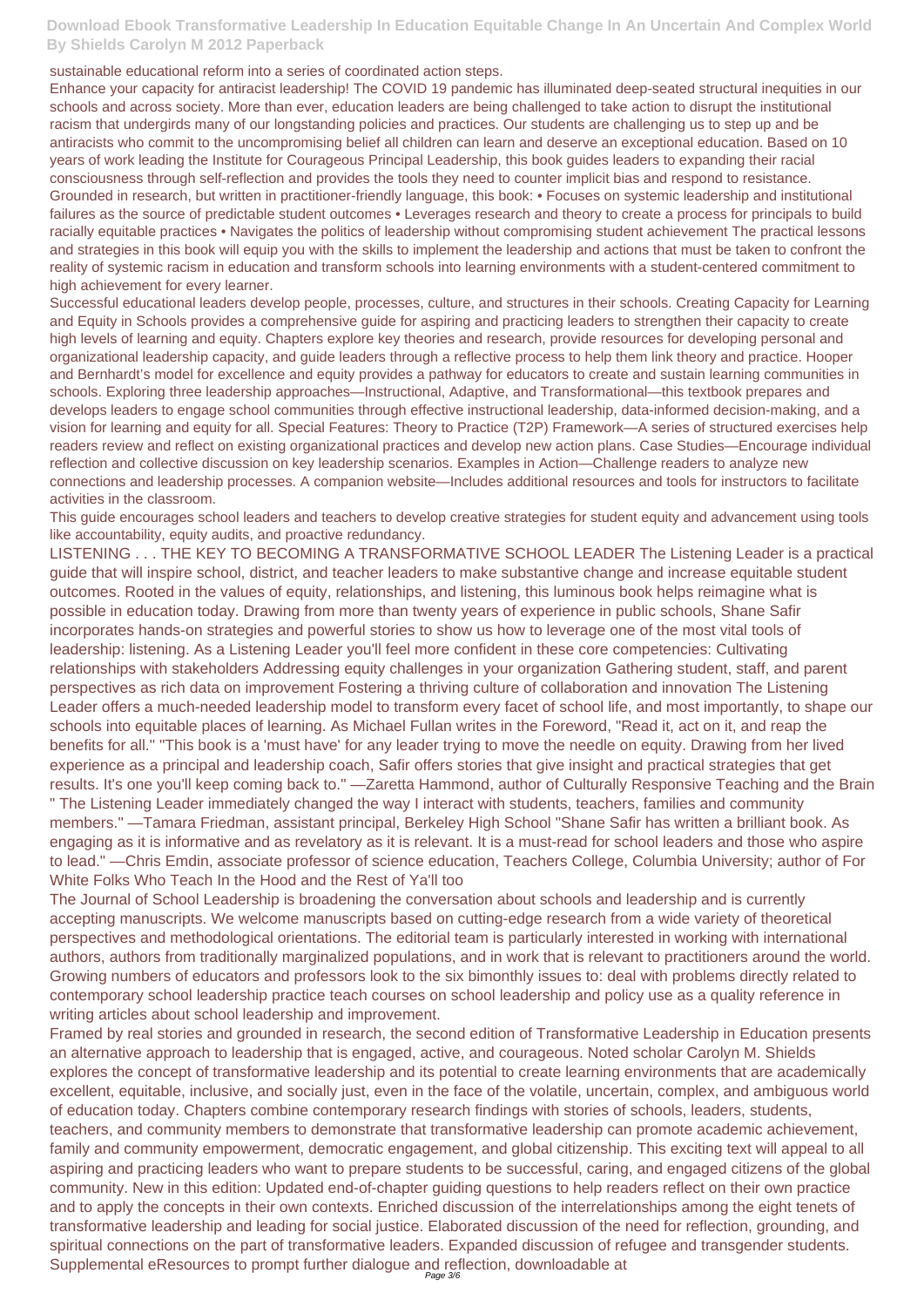## www.routledge.com/9781138633773.

Transformative Leadership in Action: Allyship, Advocacy, and Activism challenges the reader to do the necessary selfwork required of a 21st century leader, while also providing the road map to developing the skills necessary to take on increasing public leadership roles to support causes related to justice and equity.

A practical guide for achieving equitable outcomes From Equity Talk to Equity Walk offers practical guidance on the design and application of campus change strategies for achieving equitable outcomes. Drawing from campus-based research projects sponsored by the Association of American Colleges and Universities and the Center for Urban Education at the University of Southern California, this invaluable resource provides real-world steps that reinforce primary elements for examining equity in student achievement, while challenging educators to specifically focus on racial equity as a critical lens for institutional and systemic change. Colleges and universities have placed greater emphasis on education equity in recent years. Acknowledging the changing realities and increasing demands placed on contemporary postsecondary education, this book meets educators where they are and offers an effective design framework for what it means to move beyond equity being a buzzword in higher education. Central concepts and key points are illustrated through campus examples. This indispensable guide presents academic administrators and staff with advice on building an equity-minded campus culture, aligning strategic priorities and institutional missions to advance equity, understanding equity-minded data analysis, developing campus strategies for making excellence inclusive, and moving from a firstgeneration equity educator to an equity-minded practitioner. From Equity Talk to Equity Walk: A Guide for Campus-Based Leadership and Practice is a vital wealth of information for college and university presidents and provosts, academic and student affairs professionals, faculty, and practitioners who seek to dismantle institutional barriers that stand in the way of achieving equity, specifically racial equity to achieve equitable outcomes in higher education. Transformative Leadership in EducationEquitable and Socially Just Change in an Uncertain and Complex WorldRoutledge

It's time for a new beginning As we transition through very uncertain and challenging times, we have a chance to start again—and do better as a Collective. With newfound acknowledgment of the damage done by structural inequities, systemic racism, and implicit bias, we are ready to create communities that value and support everyone. In education, that means challenging and dismantling systems that have harmed historically marginalized children and families for generations. Here you'll find a powerful model for using relational trust, cultural humility, and appreciation of diverse perspectives to build learning communities that collectively uplift all students and all members of the learning community. Features include An original Collective Equity Framework for creating transformative equitable learning environments Protocols for enacting cultural humility, vulnerability, and mutuality dispositions leveraged to create culturally sustaining learning communities Strategies and tools for organizational analyses to guide conversations that support the implementation of culturally fortifying practices at organizational, curricular, programmatic, and instructional levels A behavioral-outcome measurement tool for charting the progress of the members of the Collective towards developing culturally conscious actions and equity focused outcomes. Vignettes and case studies from district and school leaders reflecting examples of how the collective members of their organizations work towards creating transformative equitable learning environments Positive outcomes always take work. When we build relational trust, value and validate the dimensions of identities for all members in the learning community as a Collective, we are able to create Equity Pathways and Equity Pavers to chart a new course where we can ALL Breathe and achieve our shared objective: educational equity for all.

In these times of rapid change, including a global pandemic, educational leaders need tools and frameworks that can adapt to evolving shifts in real time. What might happen if a leadership framework could make sense of this complexity in ways that are humane, ethical, culturally responsive, and multifaceted? This book examines how a flux leadership mindset and corresponding tools promote the conditions for educational change that uplift stakeholders and generate contextualized data during emergency situations. The educational leaders at the heart of this book employed a flux leadership tool through a process called "rapid-cycle inquiry," which allows for collaborative inquiries to take place in real time to answer tough questions and surface stories that are often silenced in times of sudden change. Featuring narratives of what happened to schools during COVID-19, Flux Leadership introduces a generative framework for agile, responsive, anti-racist, trauma-informed, healing-centered leadership for times of crisis and beyond. Book Features:

Provides a framework and set of real-time strategies for leaders to engage in critical leadership practice and crisis leadership with attention to equity. Addresses vital school and district-based leadership issues in various contexts, including reflexivity, identity, positionality, racial literacy, brave space leadership, equity-focused professional development, and critical collaboration. Covers a range of vantage points and intersectional social identities in succinct, accessible, and pragmatic ways. Creates a new approach for leaders to get at context and drive homegrown metrics that speak back to and challenge top-down metrics in schools and districts.

In the volatile, uncertain, complex, and ambiguous world of education today, leaders need to take an engaged, activist, and courageous approach to help build optimistic futures for all students. Transformative Leadership in Education presents an alternative approach to leadership for deep and equitable change. Using vignettes, stories, research, and drawing on scholarship from a range of disciplines, noted scholar Carolyn M. Shields explores the concept of transformative leadership and its potential to create learning environments that are just and inclusive. Drawing on examples from transformative school leaders, Shields demonstrates that this leadership can promote academic achievement, family and community empowerment, democratic engagement, and global citizenship. Special features include: End-of-chapter guiding questions to help readers reflect on their own practice and to apply the concepts in their own contexts Vignettes and stories from students, teachers, and community members illustrate how transformative leadership can promote academic achievement and democratic engagement A robust companion website with extra resources, video and audio clips, and an author blog to further understanding and lead to sustained action toward the goals of transformative leadership. This exciting text will appeal to all aspiring and practicing leaders who want to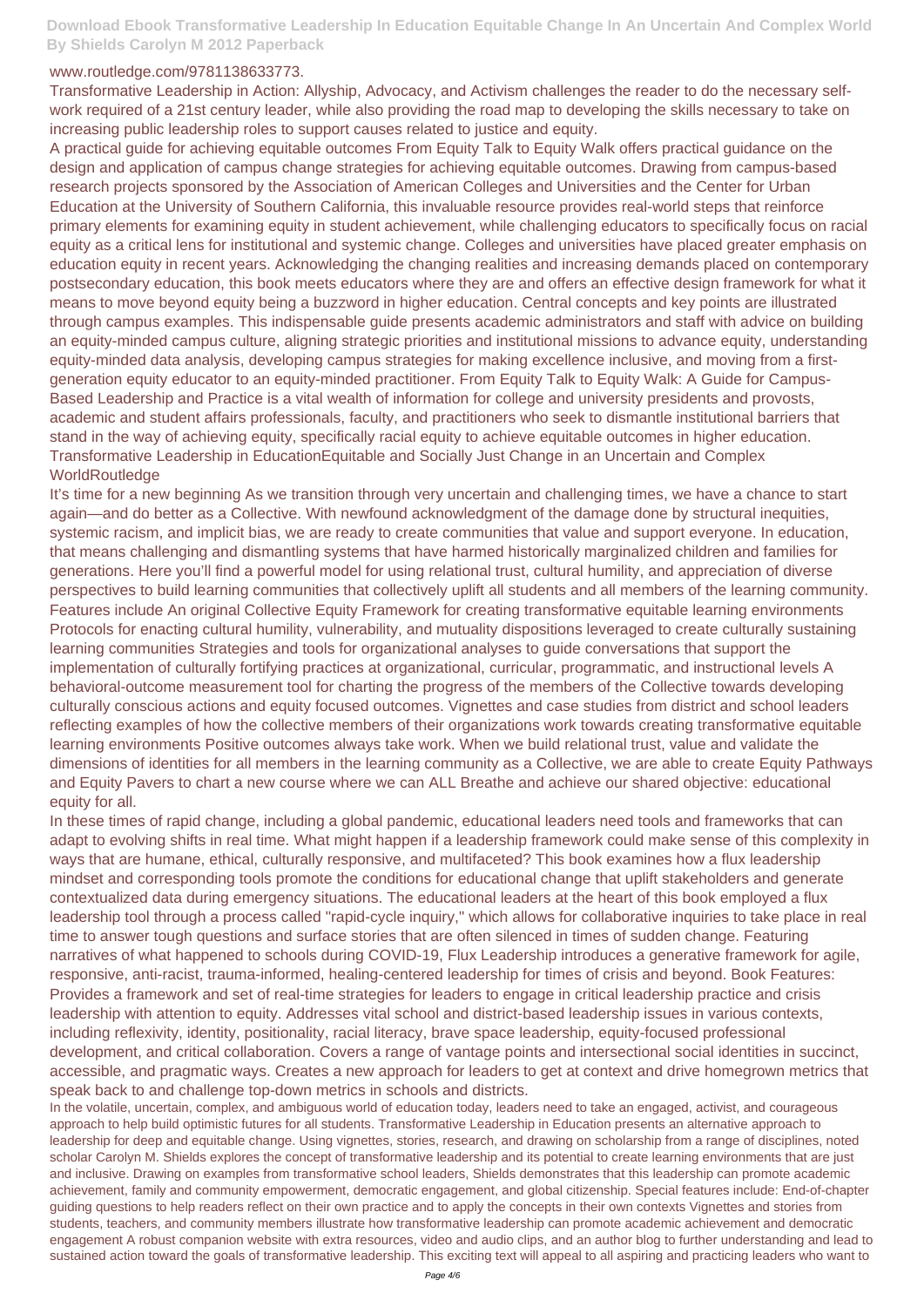prepare students to be successful, caring, and engaged citizens of the global community.

New Perspectives in Educational Leadership examines educational administration and leadership within the complex social, political, and community contexts that inform and influence the work of today's educational leaders. With particular attention to the implications and larger contexts of shifting demographics, high-stakes accountability, and globalization on schools and society in the twenty-first century, this volume seeks to advance lines of inquiry presented in other areas of education research, that have yet to be fully explored or imagined in the field of educational leadership. This unique blend of empirical, theoretical, and conceptual research by both established and emerging scholars in the field directly acknowledges and addresses the demands of leading increasingly diverse and complex school communities. Topics include: the social and cultural dynamics of leadership, reflective practice, politics of equity and adequacy, critical servant leadership, and the possibilities of transformative leadership within these dynamic educational contexts. As a primary or supplementary text in educational administration, leadership, and foundations courses, New Perspectives in Educational Leadership provides a much-needed complement to the traditional topics of instructional leadership and education management given the expanding and increasingly complex conditions that face educational administrators and school leaders today.

Contemplative pedagogy is a way for instructors to: empower students to integrate their own experience into thetheoretical material they are being taught in order to deepen theirunderstanding; help students to develop sophisticated problem-solvingskills; support students' sense of connection to and compassionfor others; and engender inquiries into students' most profoundquestions. Contemplative practices are used in just about everydiscipline—from physics to economics to history—and arefound in every type of institution. Each year more and morefaculty, education reformers, and leaders of teaching and learningcenters seek out best practices in contemplative teaching, and nowcan find them here, brought to you by two of the foremost leadersand innovators on the subject. This book presents background information and ideas for thepractical application of contemplative practices across theacademic curriculum from the physical sciences to the humanitiesand arts. Examples of contemplative techniques included in the bookare mindfulness, meditation, yoga, deep listening, contemplativereading and writing, and pilgrimage, including site visits andfield trips.

Be the leader of a fresh, bold, enduring vision of education for your district or school. The future of learning has arrived, and it requires bold educational leadership and a dramatic redefinition of what it means to be a successful student today. Redefining Student Success invites you to lead this transformation with audacity. It engages leaders with the concepts and actions needed to reimagine schools, address inequities, and help today's students develop the skills they need for personal, economic, and civic success. This vital guide supports transformative leadership with Concrete guidance on how to create a Portrait of a Graduate and Portrait of an Educator which will help ensure teachers have a unified vision for professional growth and student success. Reflection prompts that help you recognize your strengths, spark discussion among stakeholders, and identify next steps for inspired action. Compelling examples of students already engaged in creative, self-directed problem-solving around issues that matter to them and their communities, together with stories that illustrate how districts and schools have arrived at their own vision of what education must become. Companion guides to 21st century learning for parents and students available online. The time is now to reset educational outcomes, sync schools with the demands of 21st century society, and meet the needs of every learner, in every community.

Transformative Approaches to Social Justice Education is a book for anyone with an interest in teaching and learning in higher education from a social justice perspective and with a commitment to teaching all students. This text offers a breadth of disciplinary perspectives on how to center difference, power, and systemic oppression in pedagogical practice, arguing that these elements are essential to knowledge formation and to teaching. Transformative Approaches to Social Justice Education is structured as an ongoing conversation among educators who believe that teaching from a social justice perspective is about much more than the type of readings and assignments found on course syllabi. Drawing on the broadest possible definition of curriculum transformation, the volume demonstrates that social justice education is about both educators' social locations and about course content. It is also about knowing students and teaching beyond the traditional classroom to meaningfully include local communities, social movements, archives, and colleagues in student and academic affairs. Premised on the notion that continuous learning and growth is critical to educators with deep commitments to fostering critical consciousness through their teaching, Transformative Approaches to Social Justice Education offers interdisciplinary and innovative collaborative approaches to curriculum transformation that build on and extend existing scholarship on social justice education. Newly committed and established social justice pedagogues share their experiences taking up the many difficult questions pertaining to what it means for all of us to participate in shaping a more just, shared future.

This book includes the voices of nine educators in a variety of positions of school leadership, from principals and deans to teacher leaders.--Herbert Kohl, author, 36 Children, I Won't Learn from You, and The Discipline of Hope

This important, timely, and thought-provoking reader is a collection of original chapters by authors from five different countries, each of whom explores a facet of transformative leadership. Transformative leadership is fundamentally a critical approach to leadership that goes well beyond the tenets of most current leadership theories to focus on social transformation as the basis for both individual and collective achievement. The text clarifies and elaborates the concept, linking it to other theories including ways of thinking about curriculum and pedagogy to prepare leaders for a more transformative role. &ItI>Transformative Leadership: A Reader provides examples of studies conducted using the lens of transformative leadership as well as of research re-analyzed through its perspective.

Monica Sharma describes how we can source our inner capacities and wisdom to manifest change that embodies universal values such as dignity, compassion, fairness, and courage. Drawing on more than twenty years of work for the United Nations and elsewhere, she presents a radical new approach to transformational leadership, one that creates systems of change where everyone can engage—not just analysts and policy-makers. Demonstrating that we all can be architects of a new humanity, Monica demystifies policy-making, planning, and implementation so that everyone can play an informed and strategic part in eradicating the world's most intractable problems. Using real-life examples from around the world, she shows how our innate characteristics of universal compassion, equity impulse, and human capability can create new patterns that effectively address major challenges such as gross inequality, unbridled hate, conflicts based on social identity, and the never-enough mindset of greed. Written in a straightforward, accessible style, Radical Transformational Leadership outlines a pathbreaking paradigm shift that is already generating equitable and sustainable results across the globe. Winner of the Nautilus Gold Award for Business and Leadership Around the world, countries are searching for ways of making their schools more effective for all children and young people. This book offers a new way of thinking about how to address this challenge. It sees improvement as requiring a collective effort that involves contributions from all members of a school community. Crucial to this is the idea of ethical leadership. Promoting Equity in Schools is written by a team of academic researchers who had a most unusual opportunity to work with a network of schools over three years, experimenting to find more effective ways of including hard to reach learners. Bringing together practitioner knowledge and ideas from research carried out from a variety of perspectives, the authors provide rich accounts of what happened when the schools attempted to become more inclusive and fairer. In so doing, they throw light on the challenges this presents for school leaders. The accounts presented in the book are located in Queensland, Australia, where the school system faces significant difficulties in relation to equity that resonate with similar difficulties around the world. These difficulties relate to policies that emphasize high-stakes testing and school choice, which tend to promote increased segregation, to the particular disadvantage of young people from low income and minority backgrounds. The arguments presented suggest that even where